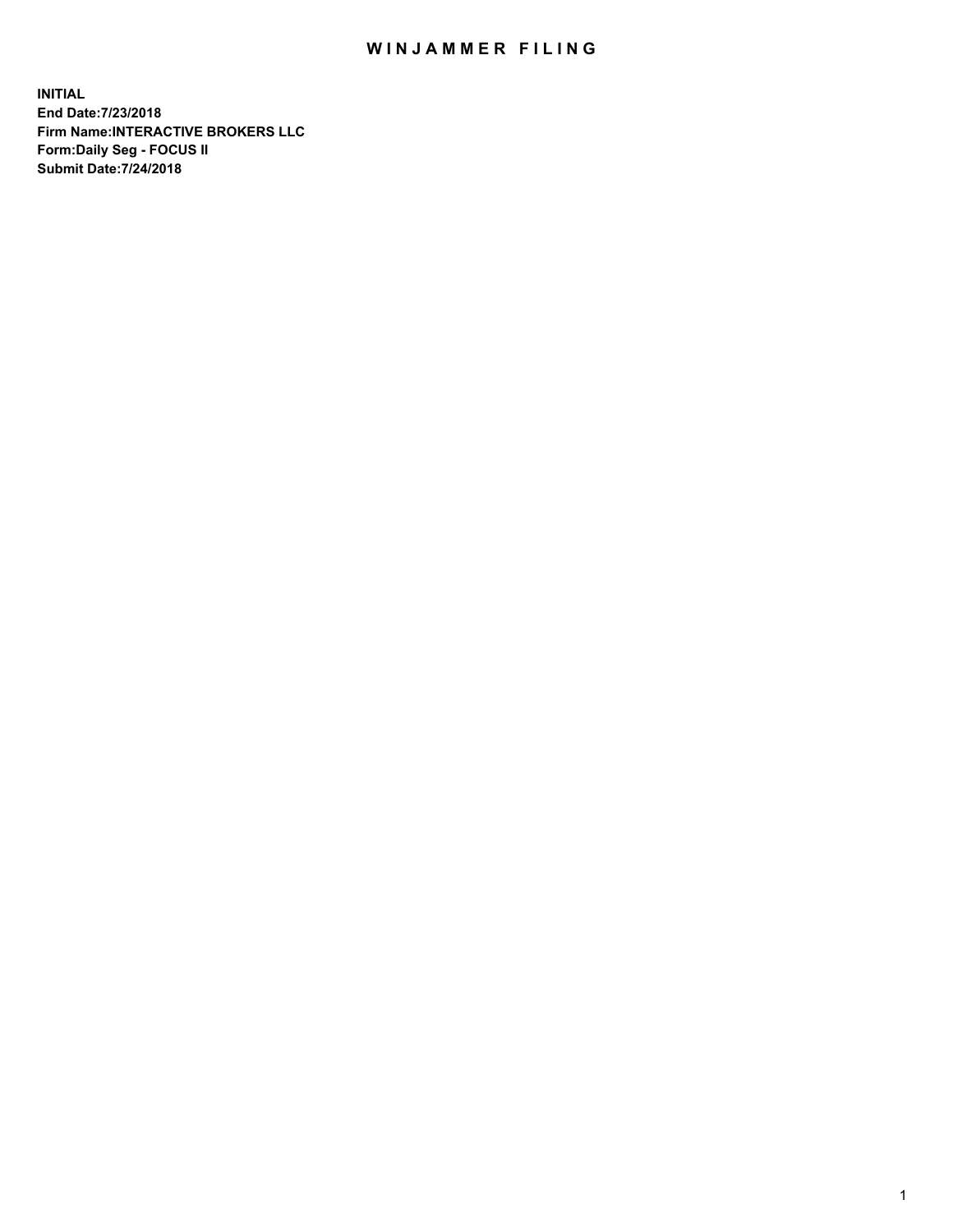**INITIAL End Date:7/23/2018 Firm Name:INTERACTIVE BROKERS LLC Form:Daily Seg - FOCUS II Submit Date:7/24/2018 Daily Segregation - Cover Page**

| Name of Company                                                                                                                                                                                                                                                                                                                | <b>INTERACTIVE BROKERS LLC</b>                                                                  |
|--------------------------------------------------------------------------------------------------------------------------------------------------------------------------------------------------------------------------------------------------------------------------------------------------------------------------------|-------------------------------------------------------------------------------------------------|
| <b>Contact Name</b>                                                                                                                                                                                                                                                                                                            | <b>James Menicucci</b>                                                                          |
| <b>Contact Phone Number</b>                                                                                                                                                                                                                                                                                                    | 203-618-8085                                                                                    |
| <b>Contact Email Address</b>                                                                                                                                                                                                                                                                                                   | jmenicucci@interactivebrokers.c<br>om                                                           |
| FCM's Customer Segregated Funds Residual Interest Target (choose one):<br>a. Minimum dollar amount: ; or<br>b. Minimum percentage of customer segregated funds required:% ; or<br>c. Dollar amount range between: and; or<br>d. Percentage range of customer segregated funds required between:% and%.                         | $\overline{\mathbf{0}}$<br>$\overline{\mathbf{0}}$<br>155,000,000 245,000,000<br>0 <sub>0</sub> |
| FCM's Customer Secured Amount Funds Residual Interest Target (choose one):<br>a. Minimum dollar amount: ; or<br>b. Minimum percentage of customer secured funds required:%; or<br>c. Dollar amount range between: and; or<br>d. Percentage range of customer secured funds required between:% and%.                            | <u>0</u><br>$\overline{\mathbf{0}}$<br>80,000,000 120,000,000<br>0 <sub>0</sub>                 |
| FCM's Cleared Swaps Customer Collateral Residual Interest Target (choose one):<br>a. Minimum dollar amount: ; or<br>b. Minimum percentage of cleared swaps customer collateral required:% ; or<br>c. Dollar amount range between: and; or<br>d. Percentage range of cleared swaps customer collateral required between:% and%. | $\overline{\mathbf{0}}$<br>$\underline{\mathbf{0}}$<br>0 <sub>0</sub><br>00                     |

Attach supporting documents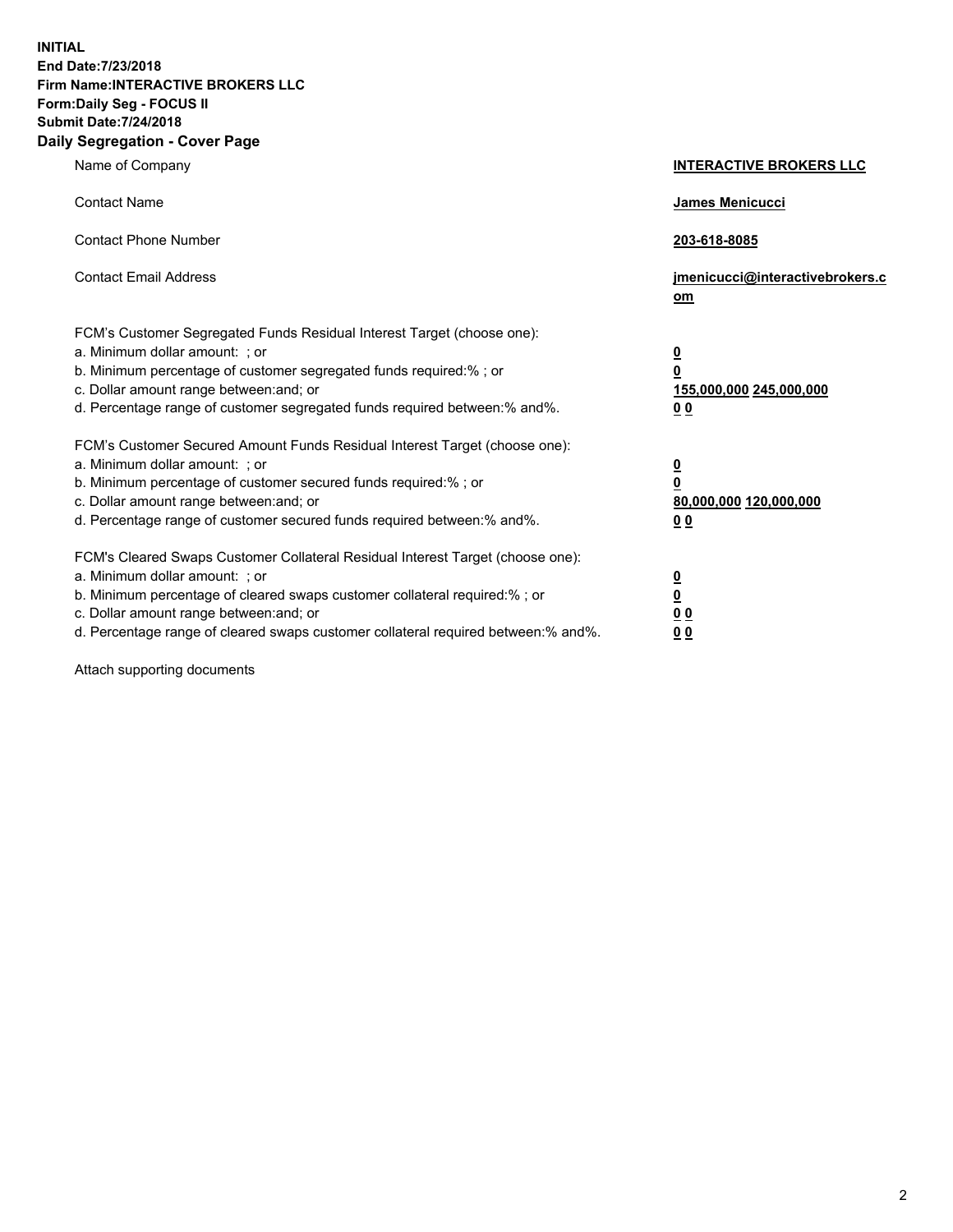## **INITIAL End Date:7/23/2018 Firm Name:INTERACTIVE BROKERS LLC Form:Daily Seg - FOCUS II Submit Date:7/24/2018 Daily Segregation - Secured Amounts**

|     | Daily Segregation - Secured Alliounts                                                       |                                                   |
|-----|---------------------------------------------------------------------------------------------|---------------------------------------------------|
|     | Foreign Futures and Foreign Options Secured Amounts                                         |                                                   |
|     | Amount required to be set aside pursuant to law, rule or regulation of a foreign            | $0$ [7305]                                        |
|     | government or a rule of a self-regulatory organization authorized thereunder                |                                                   |
| 1.  | Net ledger balance - Foreign Futures and Foreign Option Trading - All Customers             |                                                   |
|     | A. Cash                                                                                     | 442,319,373 [7315]                                |
|     | B. Securities (at market)                                                                   | $0$ [7317]                                        |
| 2.  | Net unrealized profit (loss) in open futures contracts traded on a foreign board of trade   | -9,004,643 <sup>[7325]</sup>                      |
| 3.  | Exchange traded options                                                                     |                                                   |
|     | a. Market value of open option contracts purchased on a foreign board of trade              | 494,269 [7335]                                    |
|     | b. Market value of open contracts granted (sold) on a foreign board of trade                | -104,393 [7337]                                   |
| 4.  | Net equity (deficit) (add lines 1. 2. and 3.)                                               | 433,704,606 [7345]                                |
| 5.  | Account liquidating to a deficit and account with a debit balances - gross amount           | 2,862 [7351]                                      |
|     | Less: amount offset by customer owned securities                                            | 0 [7352] 2,862 [7354]                             |
| 6.  | Amount required to be set aside as the secured amount - Net Liquidating Equity              | 433,707,468 [7355]                                |
|     | Method (add lines 4 and 5)                                                                  |                                                   |
| 7.  | Greater of amount required to be set aside pursuant to foreign jurisdiction (above) or line | 433,707,468 [7360]                                |
|     | 6.                                                                                          |                                                   |
|     | FUNDS DEPOSITED IN SEPARATE REGULATION 30.7 ACCOUNTS                                        |                                                   |
| 1.  | Cash in banks                                                                               |                                                   |
|     | A. Banks located in the United States                                                       | 77,700,806 [7500]                                 |
| 2.  | B. Other banks qualified under Regulation 30.7<br>Securities                                | 0 [7520] 77,700,806 [7530]                        |
|     | A. In safekeeping with banks located in the United States                                   |                                                   |
|     | B. In safekeeping with other banks qualified under Regulation 30.7                          | 371,841,050 [7540]<br>0 [7560] 371,841,050 [7570] |
| 3.  | Equities with registered futures commission merchants                                       |                                                   |
|     | A. Cash                                                                                     | $0$ [7580]                                        |
|     | <b>B.</b> Securities                                                                        | $0$ [7590]                                        |
|     | C. Unrealized gain (loss) on open futures contracts                                         | $0$ [7600]                                        |
|     | D. Value of long option contracts                                                           | $0$ [7610]                                        |
|     | E. Value of short option contracts                                                          | 0 [7615] 0 [7620]                                 |
| 4.  | Amounts held by clearing organizations of foreign boards of trade                           |                                                   |
|     | A. Cash                                                                                     | $0$ [7640]                                        |
|     | <b>B.</b> Securities                                                                        | $0$ [7650]                                        |
|     | C. Amount due to (from) clearing organization - daily variation                             | $0$ [7660]                                        |
|     | D. Value of long option contracts                                                           | $0$ [7670]                                        |
|     | E. Value of short option contracts                                                          | 0 [7675] 0 [7680]                                 |
| 5.  | Amounts held by members of foreign boards of trade                                          |                                                   |
|     | A. Cash                                                                                     | 110,667,411 [7700]                                |
|     | <b>B.</b> Securities                                                                        | $0$ [7710]                                        |
|     | C. Unrealized gain (loss) on open futures contracts                                         | $-3,023,847$ [7720]                               |
|     | D. Value of long option contracts                                                           | 494,269 [7730]                                    |
|     | E. Value of short option contracts                                                          | <u>-104,393</u> [7735] <u>108,033,440</u> [7740]  |
| 6.  | Amounts with other depositories designated by a foreign board of trade                      | $0$ [7760]                                        |
| 7.  | Segregated funds on hand                                                                    | $0$ [7765]                                        |
| 8.  | Total funds in separate section 30.7 accounts                                               | 557,575,296 [7770]                                |
| 9.  | Excess (deficiency) Set Aside for Secured Amount (subtract line 7 Secured Statement         | 123,867,828 [7380]                                |
|     | Page 1 from Line 8)                                                                         |                                                   |
| 10. | Management Target Amount for Excess funds in separate section 30.7 accounts                 | 80,000,000 [7780]                                 |
| 11. | Excess (deficiency) funds in separate 30.7 accounts over (under) Management Target          | 43,867,828 [7785]                                 |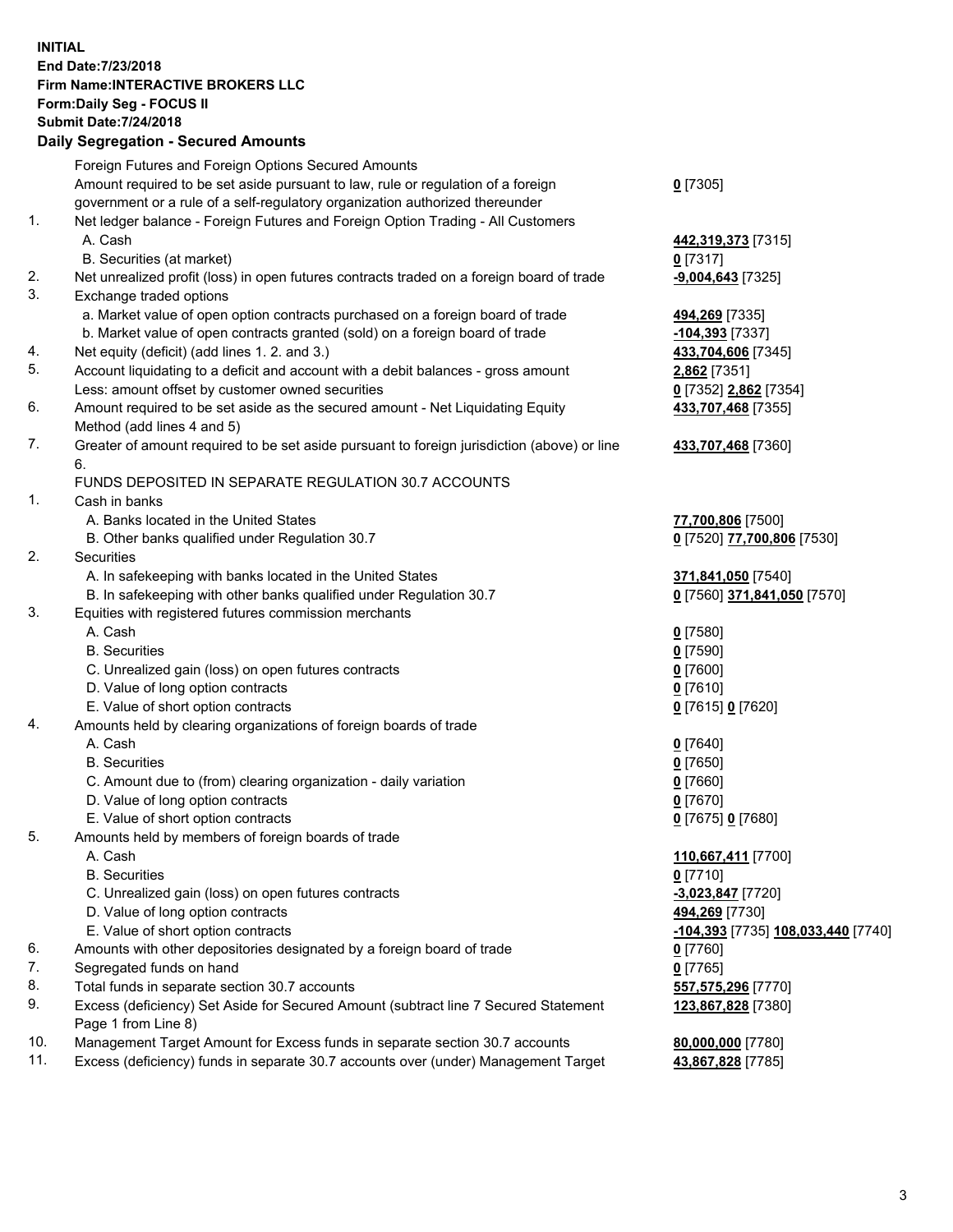**INITIAL End Date:7/23/2018 Firm Name:INTERACTIVE BROKERS LLC Form:Daily Seg - FOCUS II Submit Date:7/24/2018 Daily Segregation - Segregation Statement** SEGREGATION REQUIREMENTS(Section 4d(2) of the CEAct) 1. Net ledger balance A. Cash **3,969,485,456** [7010] B. Securities (at market) **0** [7020] 2. Net unrealized profit (loss) in open futures contracts traded on a contract market **982,413** [7030] 3. Exchange traded options A. Add market value of open option contracts purchased on a contract market **189,539,449** [7032] B. Deduct market value of open option contracts granted (sold) on a contract market **-185,530,946** [7033] 4. Net equity (deficit) (add lines 1, 2 and 3) **3,974,476,372** [7040] 5. Accounts liquidating to a deficit and accounts with debit balances - gross amount **163,552** [7045] Less: amount offset by customer securities **0** [7047] **163,552** [7050] 6. Amount required to be segregated (add lines 4 and 5) **3,974,639,924** [7060] FUNDS IN SEGREGATED ACCOUNTS 7. Deposited in segregated funds bank accounts A. Cash **905,178,429** [7070] B. Securities representing investments of customers' funds (at market) **2,084,782,215** [7080] C. Securities held for particular customers or option customers in lieu of cash (at market) **0** [7090] 8. Margins on deposit with derivatives clearing organizations of contract markets A. Cash **25,838,896** [7100] B. Securities representing investments of customers' funds (at market) **1,172,730,516** [7110] C. Securities held for particular customers or option customers in lieu of cash (at market) **0** [7120] 9. Net settlement from (to) derivatives clearing organizations of contract markets **-189,140** [7130] 10. Exchange traded options A. Value of open long option contracts **189,567,879** [7132] B. Value of open short option contracts **-185,587,164** [7133] 11. Net equities with other FCMs A. Net liquidating equity **0** [7140] B. Securities representing investments of customers' funds (at market) **0** [7160] C. Securities held for particular customers or option customers in lieu of cash (at market) **0** [7170] 12. Segregated funds on hand **0** [7150] 13. Total amount in segregation (add lines 7 through 12) **4,192,321,631** [7180] 14. Excess (deficiency) funds in segregation (subtract line 6 from line 13) **217,681,707** [7190] 15. Management Target Amount for Excess funds in segregation **155,000,000** [7194] **62,681,707** [7198]

16. Excess (deficiency) funds in segregation over (under) Management Target Amount Excess